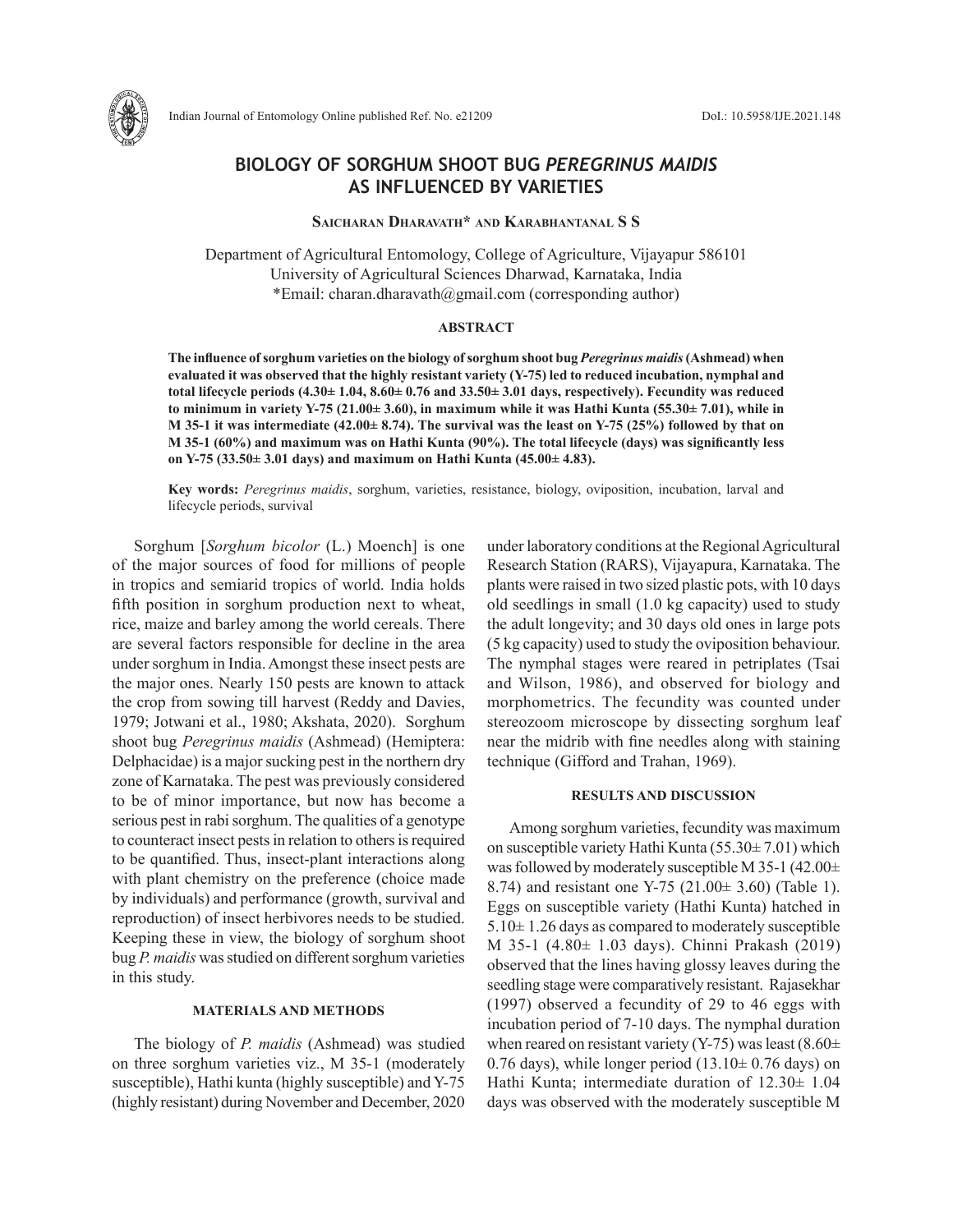| Stage of insect                         |        |                    | Variety          |                  |
|-----------------------------------------|--------|--------------------|------------------|------------------|
|                                         |        | Y-75               | M 35-1           | Hatthi kunta     |
|                                         |        | (Highly resistant) | (Moderately      | (highly)         |
|                                         |        |                    | susceptible)     | susceptible)     |
| Egg (Incubation)                        |        | $4.30 \pm 1.04$    | $4.80 \pm 1.03$  | $5.10 \pm 1.26$  |
| I instar                                |        | $2.00 \pm 0.50$    | $2.30 \pm 1.04$  | $2.80 \pm 1.54$  |
| II instar                               |        | $1.83 \pm 0.28$    | $2.16 \pm 0.27$  | $2.30 \pm 0.76$  |
| III instar                              |        | $1.50 \pm 0.50$    | $2.16 \pm 0.75$  | $2.50 \pm 0.50$  |
| IV instar                               |        | $1.80 \pm 0.76$    | $3.10 \pm 0.76$  | $3.30 \pm 0.76$  |
| V instar                                |        | $2.16 \pm 1.03$    | $2.30 \pm 1.03$  | $3.30 \pm 1.03$  |
| Total nymphal stage                     |        | $8.60 \pm 0.76$    | $12.30 \pm 1.04$ | $13.10 \pm 0.76$ |
| Pre-oviposition                         |        | $2.00 \pm 0.50$    | $1.83 \pm 0.76$  | $2.10 \pm 0.97$  |
| Oviposition                             |        | $6.00 \pm 1.00$    | $6.80 \pm 1.10$  | $7.10 \pm 0.97$  |
| Post-oviposition                        |        | $3.00 \pm 1.00$    | $3.30 \pm 1.25$  | $3.60 \pm 1.57$  |
| Survival %                              |        | 25%                | 60%              | 90%              |
| Adult longevity with food               | Male   | $4.80 \pm 0.28$    | $5.00 \pm 1.00$  | $6.50 \pm 1.80$  |
|                                         | Female | $8.60 \pm 1.52$    | $9.30 \pm 1.50$  | $10.30 \pm 1.31$ |
| Adult longevity without food            | Male   | $1.30 \pm 0.57$    | $1.60 \pm 0.76$  | $2.00 \pm 0.5$   |
|                                         | Female | $1.50 \pm 0.50$    | $2.00 \pm 0.50$  | $2.30 \pm 0.76$  |
| Fecundity (Macropterous)                |        | $21.00 \pm 3.60$   | $42.00 \pm 8.74$ | $55.30 \pm 7.01$ |
| Total lifecycle (Egg to complete death) |        | $33.50 \pm 3.01$   | $42.10 \pm 5.07$ | $45.00 \pm 4.83$ |

Table 1. Biology of *P. maidis* on sorghum

35-1. The observations on macropterous adult male and female longevity with food (reared on leaf bits) revealed the least value of  $4.80 \pm 0.28$  and  $8.60 \pm 1.52$ days on highly resistant Y-75; while on the moderately susceptible M 35-1 it was  $5.00\pm 1.00$  days and  $9.30\pm$ 1.50 days with the highly susceptible Hathi Kunta) and with lifespan of  $6.50 \pm 1.80$  and  $10.30 \pm 1.31$  days, respectively. The survival on highly resistant Y-75 was less (25%) followed by 60% in moderately susceptible M 35-1, and 90% in highly susceptible Hathi Kunta.

The variation in nymphal period, adult longevity and survival with genotypes might be due to various morphological, physiological and biochemical characters. Chinni Prakash (2019) observed a significant and negative correlation between damage at 70 DAE and total phenol content of leaf at seedling (r=-0.201\*\*), vegetative (r=-0.956\*\*) and reproductive stages (r-0.554). Rioja et al. (2006) observed that duration of nymphal instars was 10.05± 1.28, 8.94± 2.02, 9.94± 1.03, and 10.35± 1.73 and 11.06± 2.30 days for the first to the fifth instars. The present observations on adult longevity corroborates with those of Rawat and Saxena (1967). The highly resistant Y-75 was observed with oviposition sites only along the midribs; while in moderately susceptible (M 35-1) and highly susceptible (Hathi Kunta) it was on the midribs and stem, also inside the whorls without any insertion. Thus, the highly resistant Y-75 led to the least survival of *P.* 

*maidis* (25%), low fecundity (21.00 $\pm$  3.60), with low total nymphal  $(8.60 \pm 0.76)$  and lifespan  $(33.50 \pm 3.01)$ .

### **ACKNOWLEDGEMENTS**

The authors thank all the technical and non-technical staff of All India Coordinated Sorghum Improvement Project (AICSP), Regional Agricultural Research Station (RARS), College of Agriculture, Vijayapura for their support and facilities.

#### **Financial Support**

The authors acknowledge the Indian Council of Agricultural Research, New Delhi for the financial support in the form of Junior Research Fellow (JRF).

### **Author Contribution Statement**

Dharavath designed and conducted experiments. Karabhantanal analyzed data and wrote the manuscript. All authors read and approved the manuscript.

# **Conflicts of Interest / Competing Interests**

Authors clearly state that there is no conflict of interest.

#### **REFERENCES**

Akshata. 2020. Investigations on yield loss and screening technique for shoot bug, *Peregrinus maidis* (Ashmead) in rabi sorghum. M Sc (Agri) Thesis, University of Agricultural Sciences, Dharwad.